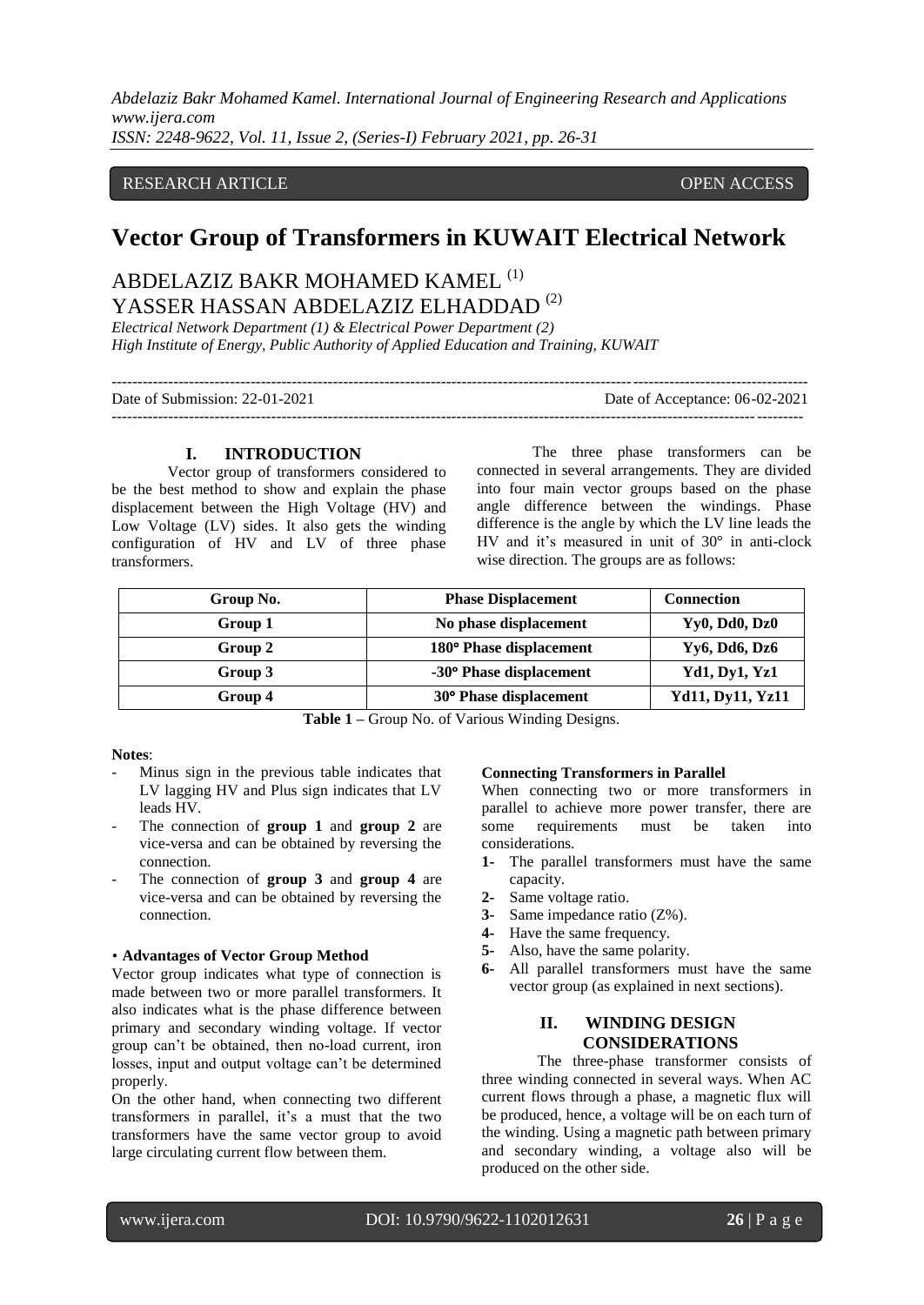The phase relationship of the two voltages depends upon which ways round the coils are connected. The voltages can be in-phase or displaced by a unit of 30°.

- There are six ways to wire Star and Delta Winding as follows:



**Figure 1 –** Various ways to wire Delta winding.



**Figure 2 –** Various ways to wire Star winding.

## • **Winding Connection Designations**

Vector group of any transformer can be obtained from its nameplate.

The winding connection could be writing as follows:

- **HV** winding: Y, D or Z (Upper case).
- LV winding: y, d or z (Lowe case).

### **Where**:

- **1-** Y or y indicates a Star connection.
- **2-** D or d indicates a Delta connection.
- **3-** Z or z indicates a Zigzag connection.
- **4-** N or n indicates that a neutral point is brought out.

### **Phase Displacement:**

The digits  $(0, 1, 11, etc.)$  relate to the phase displacement between HV and LV winding using clock face notation as follows;

Digit 0 means that LV phasor is in phase with HV phasor.

- Digit **1** means that LV phasor lagging HV phasor by 30°.

- Digit **11** means that LV phasor lagging HV phasor by 330° or leads by 30°.

For example, suppose a transformer having **Dyn11** group. It means:

- **D** Primary DELTA connection.
- **y** Secondary STAR connection.
- **n** Neutral point available in STAR connection
- (Secondary).
- **11** 30-degree lead.

## **Different Transformers Connections Analysis in KUWAIT Network**

In this section, vector group of **KUWAIT** Network transformers will be handled and analyzed.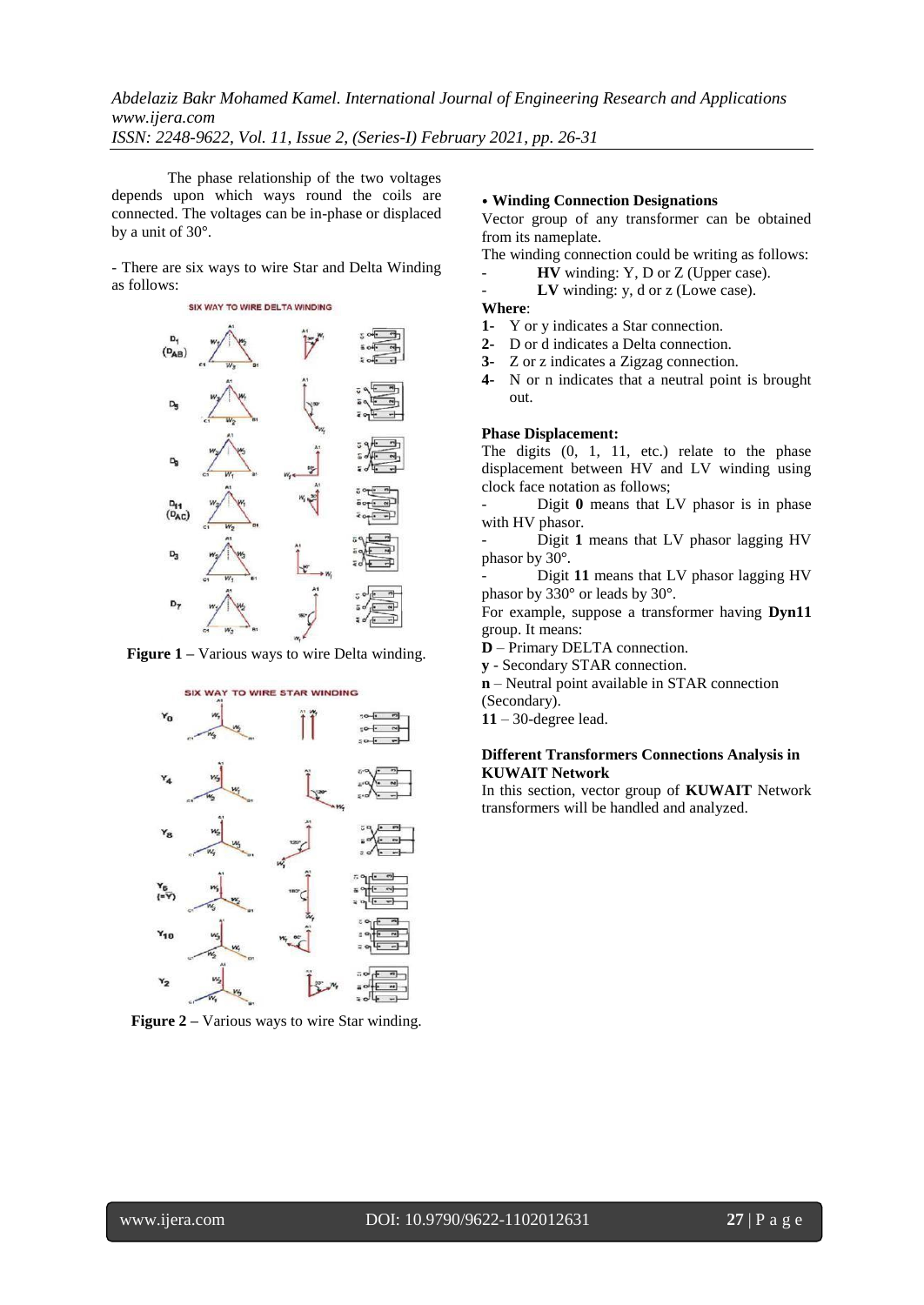*Abdelaziz Bakr Mohamed Kamel. International Journal of Engineering Research and Applications www.ijera.com*



*ISSN: 2248-9622, Vol. 11, Issue 2, (Series-I) February 2021, pp. 26-31*

**Figure 3 –** Transformer Distribution through Electrical Network.

| <b>Voltages</b> | <b>Vector group</b> | <b>Capacity</b>      |
|-----------------|---------------------|----------------------|
| 400/275/33 KV   | YNyn0D1             | <b>750 MVA</b>       |
| 400/132/33 KV   | YNyn0D1             | <b>300 MVA</b>       |
| 275/132/33 KV   | YNyn0D1             | <b>300 MVA</b>       |
| 132/33 KV       | Dyn11               | <b>45 MVA 75 MVA</b> |
| 132/11 KV       | Dzn10               | <b>30 MVA</b>        |
| 33/11 KV        | Dyn11               | <b>20 MVA 15 MVA</b> |

**Figure 4 –** All step-down transformers in **KUWAIT** electrical network.

As shown in the previous figure;

**For Extra High Voltage Level (400KV&300KV):**  It's Noticed that Vector group of the Step-down transformer is **YNyn0D1**. It indicates that Primary windings are wired as **STAR** connection with neutral point (N).

On the other hand, the secondary windings are wired as **STAR** connection with neutral point included also. The phase displacement is **0**, and this means there is no phase difference between primary and secondary voltage phasors. This connection has many advantages as follows;

**1-** Mainly used for large system tie-up Transformer (**400KV**).

**2-** Most economical connection in HV power system to interconnect between two delta systems and to provide neutral for grounding both of them.

**3-** In This Transformers. Insulation cost is highly reduced. Neutral wire can permit mixed loading.

**4-** The tertiary transformer used for cancelling the 3<sup>rd</sup> harmonics.

The voltage level was **300KV** years ago, but currently **400KV** has been applied directly with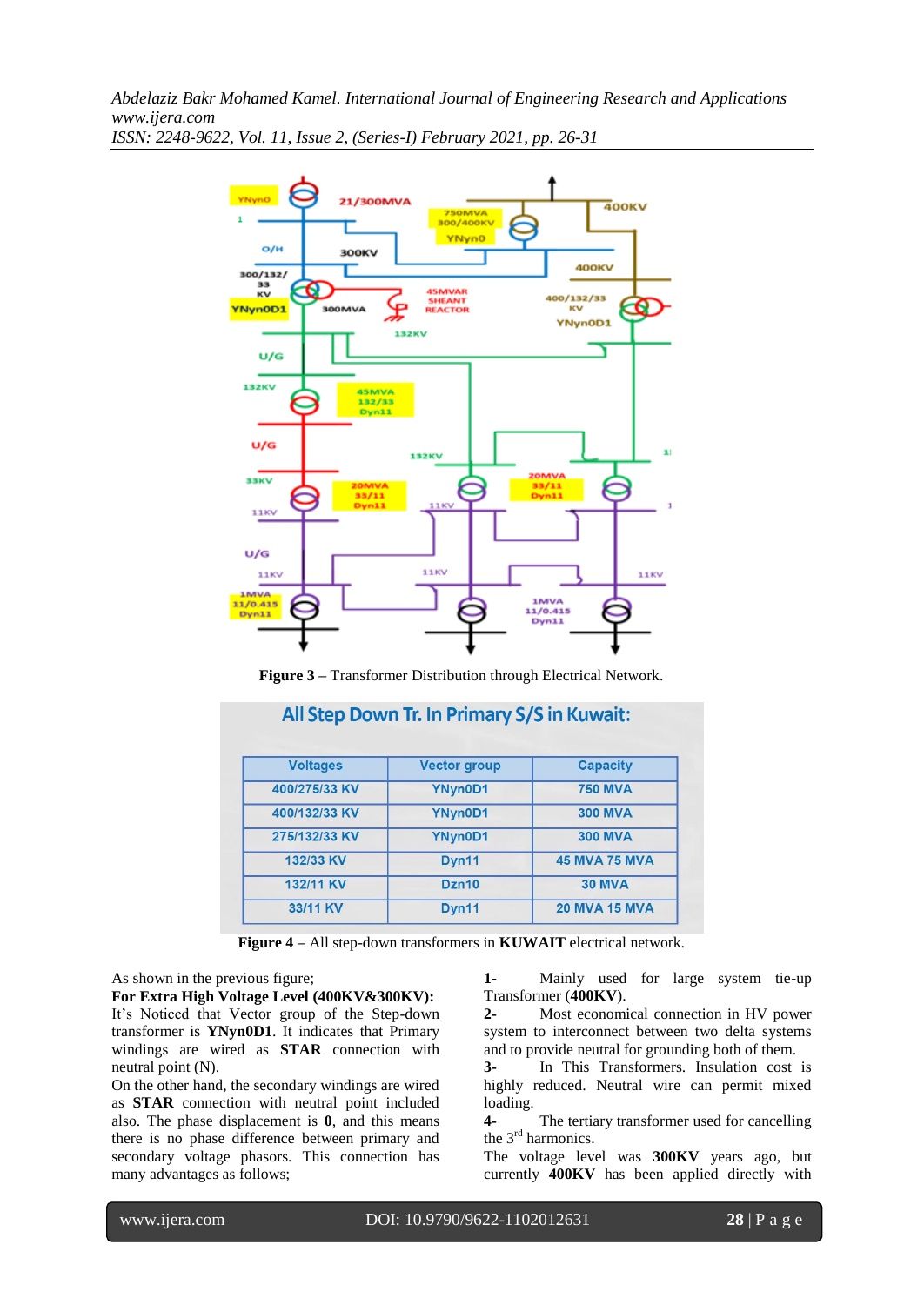**132KV**. And to avoid vector group mismatch with the **LV** side, **YNyn0D1** is used for the following reasons:

**1-** The voltage produced will be  $V_{ph} = \frac{V_L}{\sqrt{3}}$  $\frac{V}{\sqrt{3}}$  so, the insulation cost will be reduced.

**2-** Due to voltage reduction, the number of turns used to produce voltage will be reduced than in Delta connection.

**For Extra High Voltage Level 300/132/33KV:** 



**3-** In case of the presence of short-circuit in Star connection, we can operate the transformer on single-phase only.

**4-** A Delta winding has been added to eliminate 3rd harmonic.

**5-** On the other hand, this vector group has no phase displacement, so it facilitates electrical wiring with Gulf countries and connect with **132KV** directly.



 Figure 5 – Clock notation for **YNyn0D1** Transformer Figure 6 – Network diagram

On the other hand, the main advantage of used thee winding transformer is that when any fault and short circuit is occurred on primary and secondary side. a large unbalance of phase voltage may be produced, which is compensated by large tertiary winding circulating currents.



Diagram of Three Winding Transformer

**Figure 7 –** Diagram of three-winding transformer.

Third winding is also known as stabilizing winding. Because, A Delta connected tertiary winding reduced the impedance offered to zero sequence current. So large earth fault current flows for proper operations of protective devices. When the load is unbalanced, tertiary winding reduced third harmonic voltage and limits the unbalanced voltage.

## **At High 132/33KV Level:**

Vector group of the transformer used in this voltage level is **Dyn11.**

The specifications of this vector group as follows:

**HV** windings are wired as Delta connection.

**LV** windings are wired as Star connection with Neutral point included.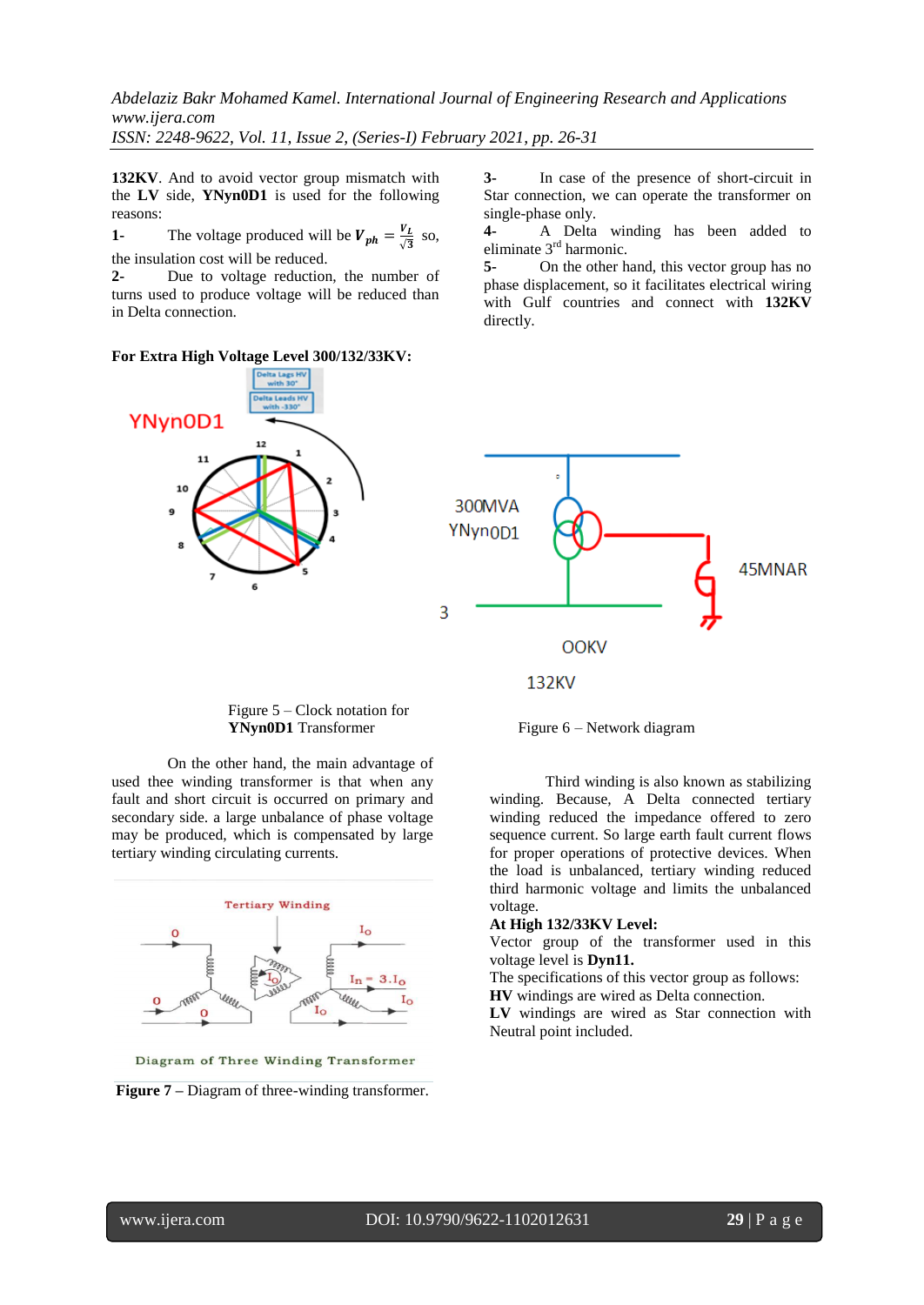

There is a phase displacement of **+30** degree between **HV** and **LV** phasors. This type of vector group considered to be common configuration for distribution transformers. The delta winding carries third harmonics and stabilizes star point potential. A delta-Star connection is used for step-up generating stations.



### **At Medium 33/11KV Level:**

Vector group of the transformer used in this voltage level is **Dyn11.** The high voltage winding is wired as Delta and the low voltage winding is wired as Star with Neutral point. The Phase Displacement of this vector group is **+30** degree. As shown in the following figure.



#### **At High 132/11KV Level:**

In this section, a new vector group of 132/11KV will be illustrated. It's concluded from the **132/33KV** and **33/11KV** levels that the phase displacement is  $30^{\circ} + 30^{\circ} = 60^{\circ}$ . And there is no way to connect the transformer as **Dy** as in



**33/11KV,** so we can overcome this problem by using **zigzag** of a vector group of **Dzn10** in addition, reducing the 3<sup>rd</sup> harmonics.

The primary winding will be **Delta** connection, and the secondary winding will be **Zigzag** with a phase displacement of  $+60$  degree.